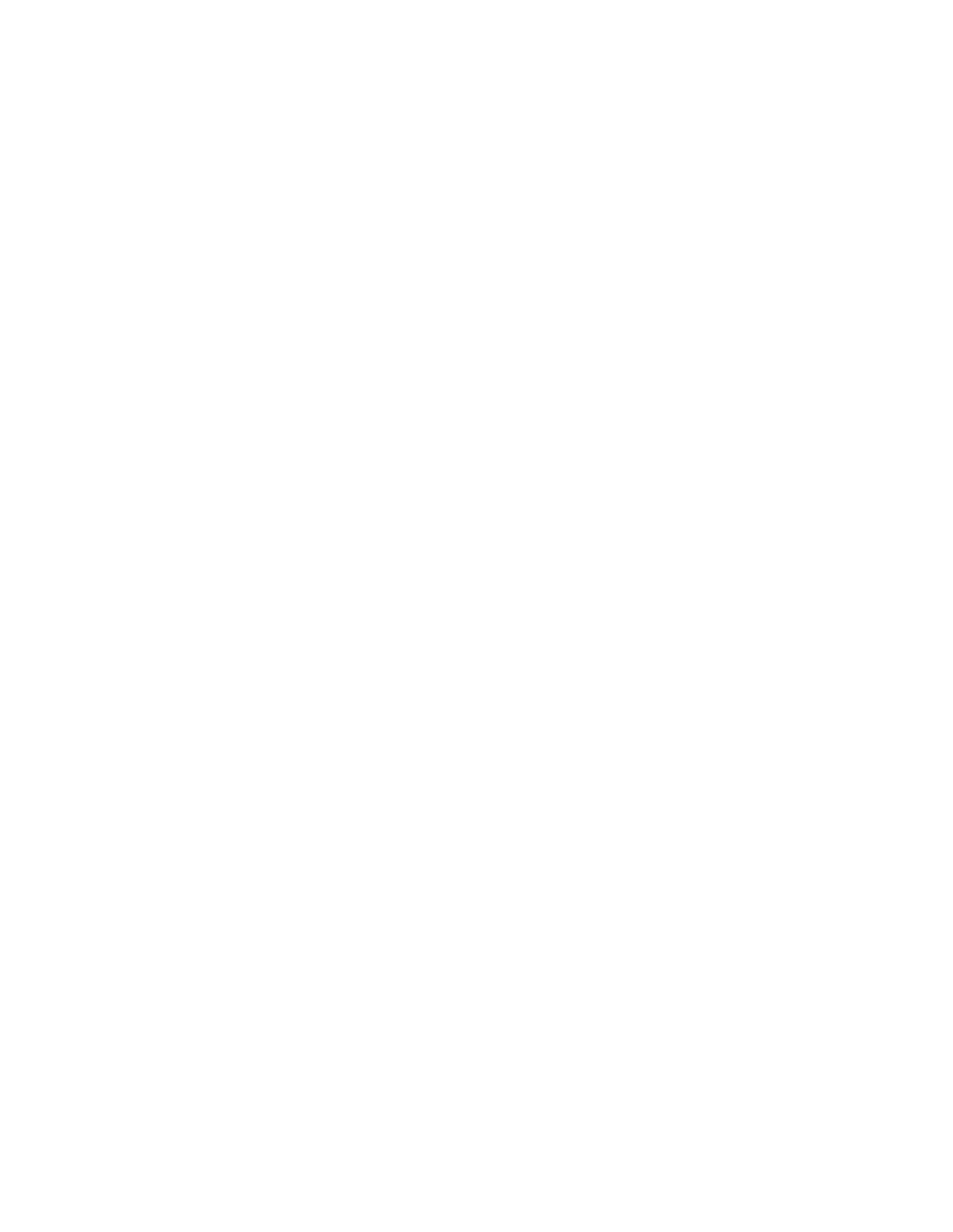KITE, Justice.

[¶1] John Max Stutzman and Roberta Lee Stutzman (the Stutzmans) requested the Wyoming State Engineer's Office (state engineer) to file federal land patents pursuant to Wyo. Stat. Ann. § 41-3-324 (LexisNexis 2005). The state engineer denied the request, stating the land patents were not deeds for reservoir water subject to the statute and, therefore, the state engineer's office could not record them. The Stutzmans filed a petition for review in district court claiming the state engineer unlawfully withheld agency action. The district court denied the petition, holding the issue was governed by *In re Big Horn River System*, 2004 WY 21, 85 P.3d 981 (Wyo. 2004) and the state engineer lawfully declined to record the patents. The Stutzmans appealed the district court decision. We affirm.

#### **ISSUES**

[¶2] The Stutzmans present the following issues:

- 1. Is filing of the offered land patents under Wyoming Statute § 41-3-324 precluded by the Court's decision in *In re Big Horn River System*, 85 P.3d 891 (Wyo. 200[4])?
- 2. Whether the land patents delivered to the state engineer for filing pursuant to Wyoming Statute § 41-3-324 are deeds for reservoir water and water rights.

The state engineer states the issues as follows:

I. Did the District Court accurately conclude that agency action was not unlawfully withheld because the holding in *In re Big Horn River System*, 2004 WY 21, 85 P.3d 981 (Wyo. 200[4]), forecloses the Stutzmans' state law water right claim?

II. As a matter of state law, do the federal land patents the Stutzmans submitted for filing as reservoir water deeds with the State Engineer's Office qualify as valid deeds?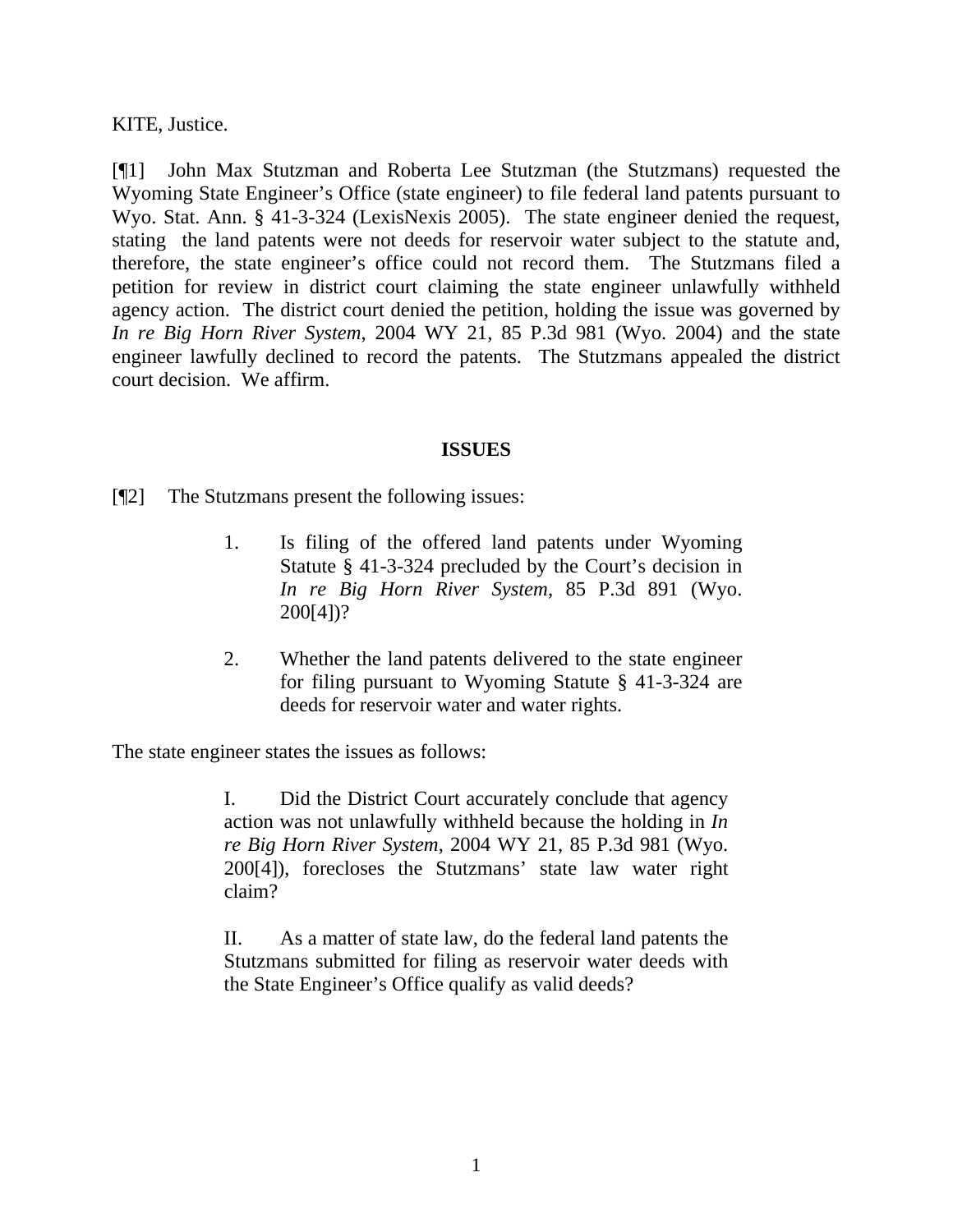## **FACTS**

[¶3] This case arises from the same facts as *Big Horn*, 2004 WY 21, ¶¶ 5-17, 85 P.3d at 984-87. To summarize, the Stutzmans own farm land located in the Garland Division of the Shoshone Reclamation Project in Park County, Wyoming and are members of the Shoshone Irrigation District. The Shoshone Reclamation Project is a federal reclamation project constructed and operated by the federal Bureau of Reclamation (BOR) pursuant to the Reclamation Act of 1902, 43 U.S.C. § 371 *et seq*., (as amended). *Big Horn*, 2004 WY 21,  $\P$  6, 85 P.3d at 984. The project lies on the Shoshone River, a tributary of the Big Horn River, and includes the Buffalo Bill Dam and Reservoir. The BOR operates the reservoir, providing water for irrigation, power generation, municipal supply, recreation, and other beneficial uses. With respect specifically to irrigation, the BOR provides reservoir water to four irrigation districts, including the Shoshone Irrigation District, under contracts with each district. The irrigation districts, in turn, supply water under terms and conditions set out in contracts to individual users like the Stutzmans.

[¶4] The rights to the waters of the Big Horn River have been the subject of extensive adjudication encompassing three separate phases. For a detailed summary of the factual and legal background of the adjudication, see *Big Horn*, 2004 WY 21, ¶ 5, 85 P.3d at 984 and cases cited therein. The Stutzmans' claims fall into Phase III of the adjudication, which began in 1985 and concerned all state water rights evidenced by permit or certificate. Pursuant to detailed procedures for reporting, confirming and challenging all adjudicated certificates and unadjudicated permits for state water rights within the Shoshone Reclamation Project, the Phase III adjudication was to be completed by December 31, 1988. *Big Horn*, 2004 WY 21, ¶ 15, 85 P.3d at 986.

[¶5] On January 4, 2001, three years after the entire adjudication was scheduled to be completed, the Stutzmans filed a petition to intervene in the Phase III adjudication. Relying in part on federal land patents that conveyed the land they now own to their predecessors, the Stutzmans claimed an individual, proportionate, state right to use water stored in Buffalo Bill Reservoir. Specifically, they claimed "implied" secondary rights by and through the reservoir permits, and ownership of a "pro-rata" or "proportionate" share of the stored reservoir water by virtue of, among other things, the federal land patents. In making this claim, they relied on the language contained in the patents' habendum clause granting, in addition to the described tract, "the right to the use of water from the Shoshone Reclamation Project as an appurtenance to the irrigable lands in said tract."

[¶6] The district court dismissed the Stutzmans' claims as untimely and on March 10, 2004, we affirmed, holding, "[t]o the extent the Stutzmans sought to enforce their rights against the United States pursuant to the federal patents and contract, the district court lacked jurisdiction." *Big Horn*, 2004 WY 21, ¶ 21, 85 P.3d at 988. We also held the district court "had jurisdiction to determine whether the Stutzmans had a legitimate claim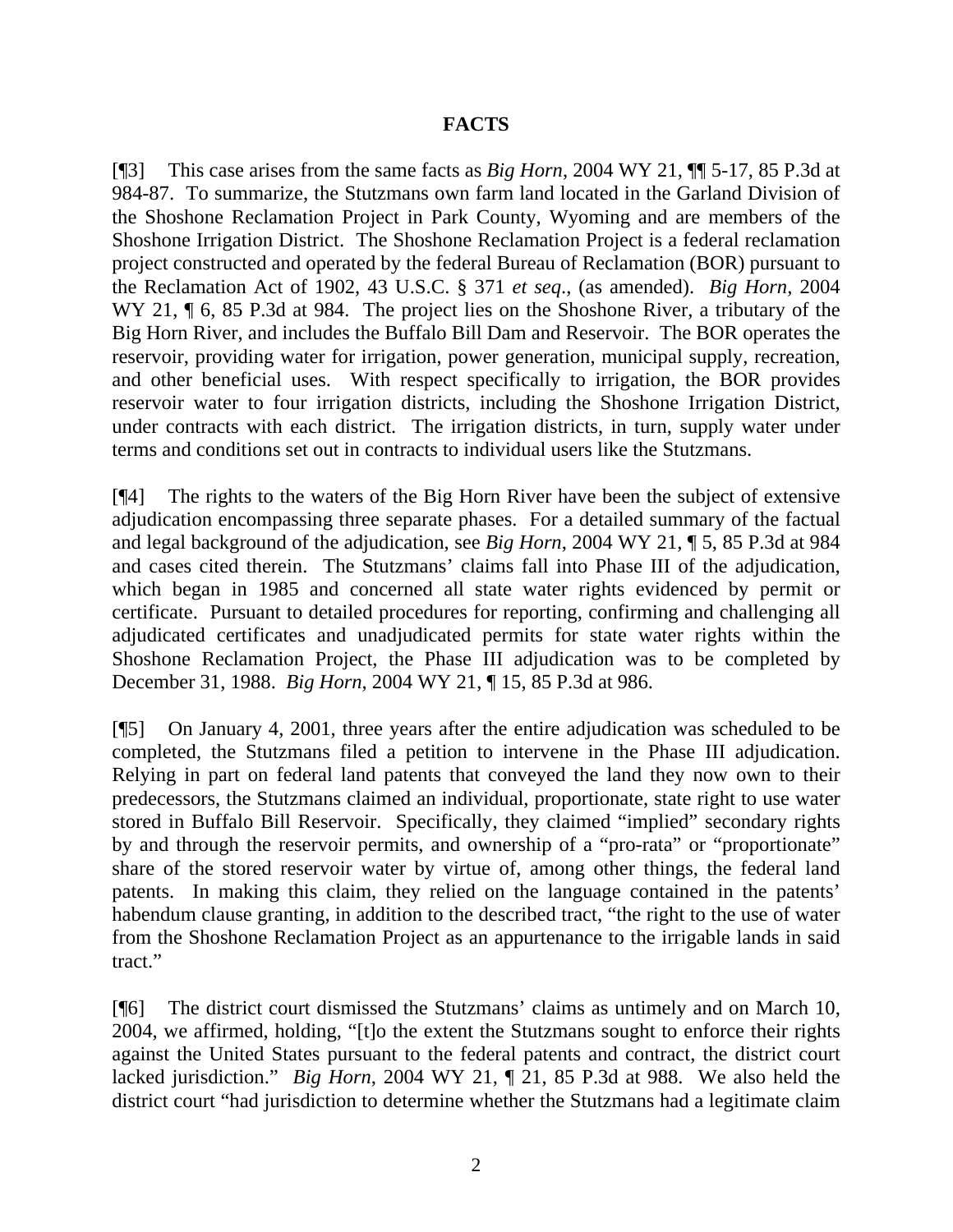of a state water right" but the Stutzmans' claim was untimely. *Big Horn*, 2004 WY 21, ¶ 22, 85 P.3d at 988.

[¶7] On May 14, 2004, the Stutzmans attempted to file several of the federal land patents as reservoir water deeds with the state engineer's office. On June 2, 2004, the state engineer's office returned the patents without filing them, stating "[t]he documents you provided are land patents and not deeds for reservoir water, therefore, the State Engineer's Office cannot record them under WS 41-3-324."

[¶8] The Stutzmans filed a petition for review in district court alleging that the state engineer unlawfully refused to file the land patents. The district court concluded the issue was governed by *Big Horn*, in which this Court "held that [the Stutzmans] do not have a personal state water right to appropriate water stored in the reservoir." On that basis, the district court held the state engineer did not unlawfully withhold agency action and denied the Stutzmans' petition. The Stutzmans appealed to this Court from the district court's decision.

# **STANDARD OF REVIEW**

[¶9] Pursuant to W.R.A.P. 12.09, our review of the issues is limited to a determination of the matters specified in Wyo. Stat. Ann. § 16-3-114(c) (LexisNexis 2005). Accordingly, we "decide all relevant questions of law, interpret constitutional and statutory provisions, and determine the meaning or applicability of the terms of an agency action." *Id.* We review the whole record or those parts of it cited by the parties, taking into account the rule of prejudicial error. We shall:

- (i) Compel agency action unlawfully withheld or unreasonably delayed; and
- (ii) Hold unlawful and set aside agency action, findings and conclusions found to be:

(A) Arbitrary, capricious, an abuse of discretion or otherwise not in accordance with law;

(B) Contrary to constitutional right, power, privilege or immunity;

(C) In excess of statutory jurisdiction, authority or limitations or lacking statutory right;

(D) Without observance of procedure required by law;

(E) Unsupported by substantial evidence in a case reviewed on the record of an agency hearing provided by statute.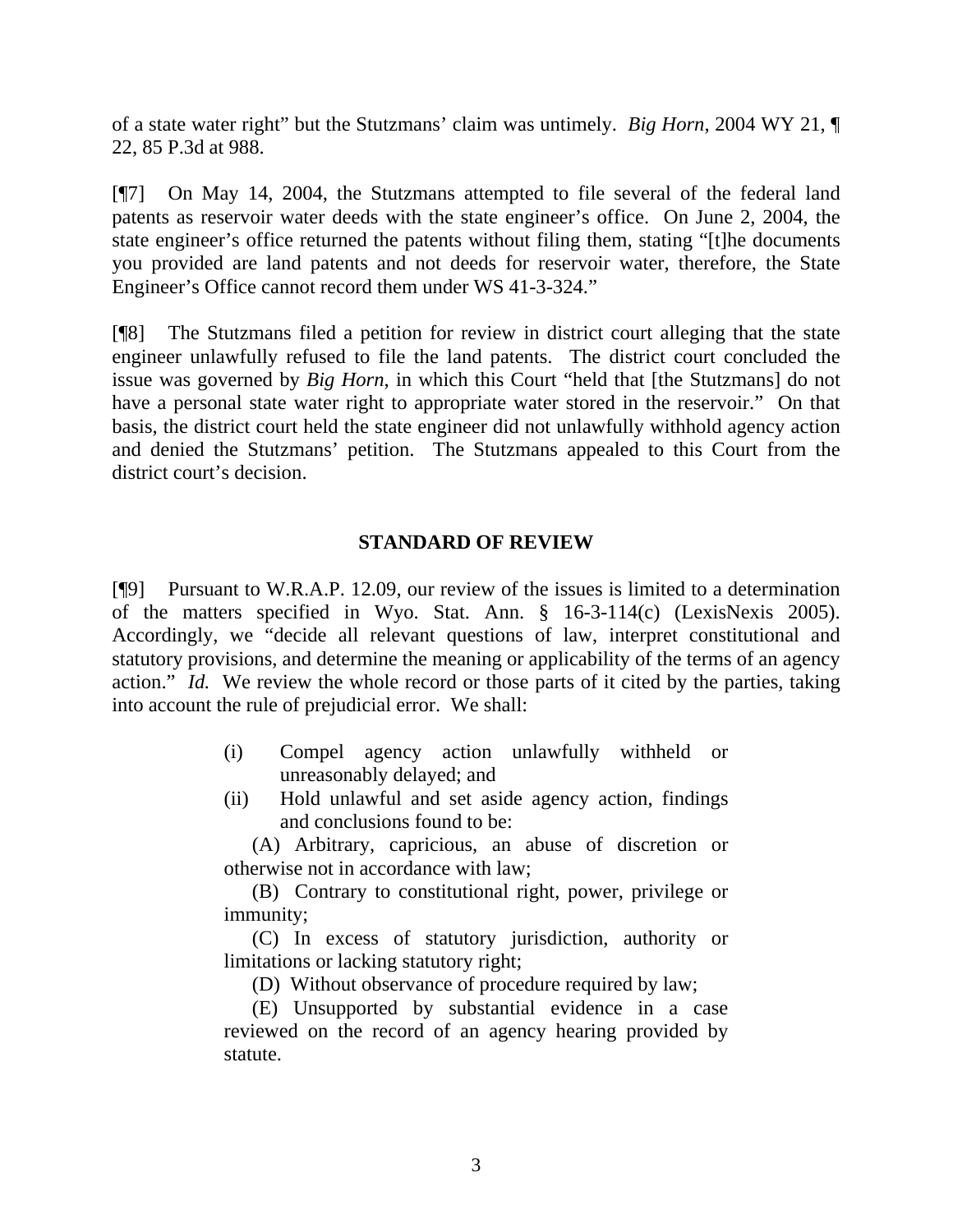*Id.* We review an agency's conclusions of law *de novo*. *Wyoming Dep't of Trans. v. Haglund*, 982 P.2d 699, 700 (Wyo. 1999). We review an agency's factual determinations by considering whether they are supported by substantial evidence. *DeWall v. State ex rel. Wyo. Workers' Safety and Comp. Div.,* 960 P.2d 502, 503 (Wyo. 1998). Using the same evidence and same review standards as the district court, our review proceeds as though the matter came directly to us from the agency. *Griess v. Office of the Attorney General*, *Div. of Criminal Investigation*, 932 P.2d 734, 736 (Wyo. 1997).

#### **DISCUSSION**

[¶10] The Stutzmans claim the district court incorrectly concluded our decision in *Big Horn* governed the issue of whether the state engineer's office could properly file land patents under Wyo. Stat. Ann. § 41-3-324. They contend this Court ruled in *Big Horn* that the district court lacked jurisdiction over claims arising from federal patents; therefore, there was no ruling with regard to the federal patents and the issue is not *res judicata*. The state engineer contends the district court correctly ruled *Big Horn* controls the issue because that decision determined the Stutzmans did not have a legitimate claim to a state water right based upon the federal land patents. Therefore, the state engineer argues, the issue is *res judicata*.

[¶11] Our holding in *Big Horn* as it pertains to this appeal was two-fold. First, we held the district court lacked jurisdiction over the Stutzmans' claim that they had the right to use water stored in the Buffalo Bill Reservoir to the extent they asserted it against the United States pursuant to federal patents and contracts. With respect to that aspect of their claim, we said the McCarran Amendment gave only limited consent to the exercise of state court jurisdiction over the United States, consent which did not extend to claims against the federal government for enforcement of federal contracts. Second, we held that although the district court had jurisdiction to determine whether the Stutzmans had a legitimate claim under state law to use water stored in the reservoir, it properly dismissed the claim because the Stutzmans failed to timely assert it. We expressly limited our holding to the timeliness issue and did not address the merits of the Stutzmans' claim to an implied secondary right to use water stored in the reservoir.

[¶12] Neither of these holdings (that the district court lacked jurisdiction in the first instance and the Stutzmans' claims were untimely in the second instance) directly addressed the issue now before us: in essence, whether the state engineer was required to file the federal patents as "deeds for reservoir water" pursuant to Wyo. Stat. Ann. § 41-3- 324 and unlawfully withheld agency action by declining to do so. This is an issue of first impression in Wyoming. We begin our analysis by looking at the pertinent statutory language.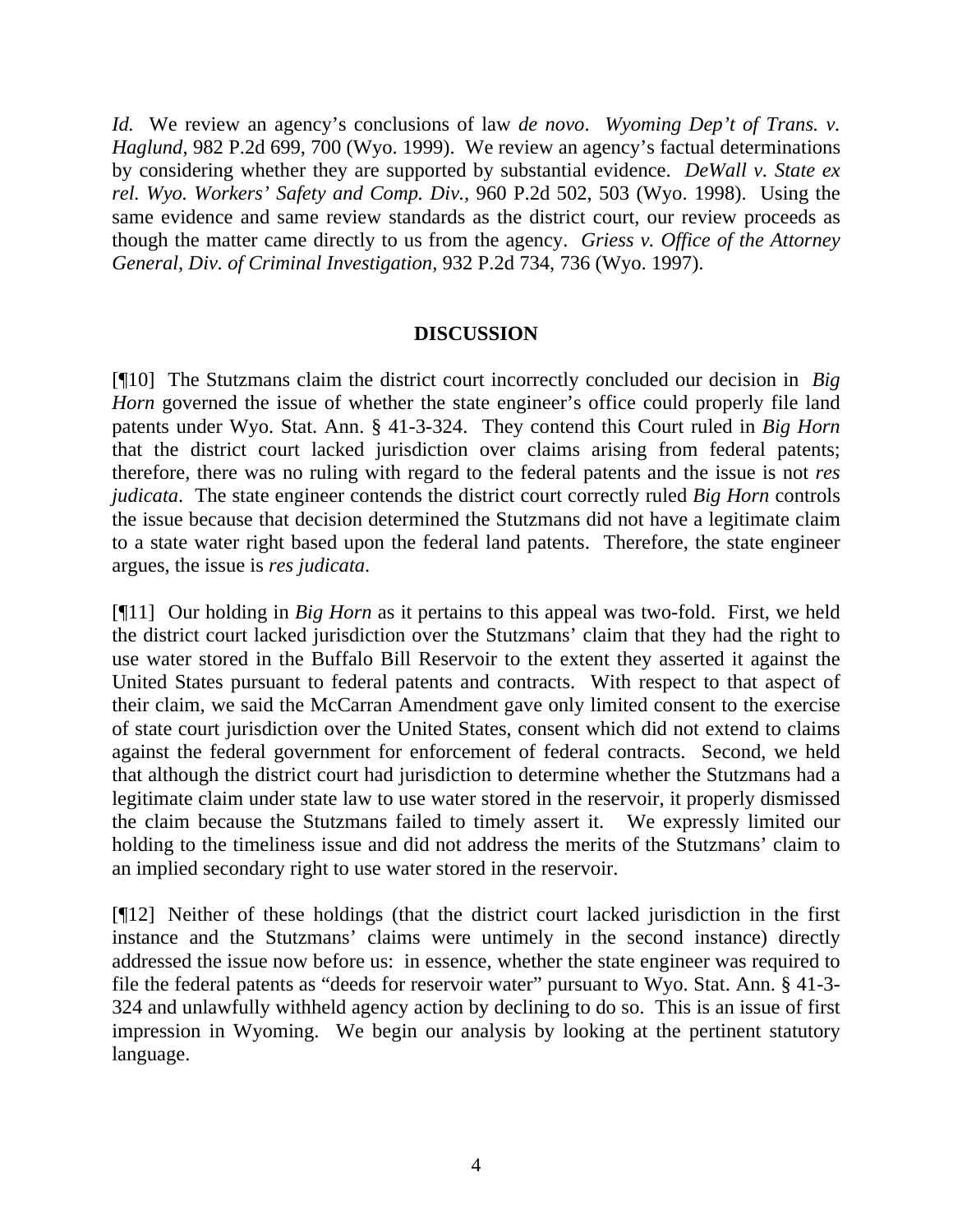§ 41-3-324. Deeds and leases for water rights; execution and recording.

 All deeds for reservoir water and water rights and all leases of the same for periods of three (3) years or more shall be executed and acknowledged as deeds are executed, and shall be recorded in the office of the county clerk of the county in which the reservoir is situated and also filed in the office of the state engineer.

[¶13] The Stutzmans argue the federal land patents are the legal equivalent of "deeds for reservoir water and water rights" because they conveyed the land together with "the right to use the water from the [reservoir] as an appurtenance to the irrigable lands." The state engineer argues the land patents the Stutzmans submitted for filing do not qualify as valid deeds because they do not adequately describe the water right conveyed. The state engineer also argues that because the Stutzmans failed to timely assert their alleged rights during *Big Horn*, they have no valid water right and requiring the state engineer to file the patents as if they did have a valid right would lead to absurd results.

[¶14] In interpreting and construing statutory language, our primary purpose is to determine the legislature's intent. *Merrill v. Jansma*, 2004 WY 26, ¶ 28, 86 P.3d 270, 284-85 (Wyo. 2004). Where the language is clear, we look to its ordinary and obvious meaning, are bound to the results so expressed and do not resort to rules of construction. *Id.* A statute is unambiguous if its wording is such that reasonable persons are able to agree concerning its meaning with consistency and predictability. *Id*.

[¶15] When the language is not clear or is ambiguous, we look to the mischief the statute was intended to cure, the historical setting surrounding its enactment, the public policy of the state, the conclusions of law, and other prior and contemporaneous facts and circumstances. These are the accepted rules of construction to ascertain a legislative intent that is reasonable and consistent. *Id*. A statute is ambiguous only if it is found to be vague or uncertain and subject to varying interpretations. *Id*. Ultimately, whether a statute is ambiguous is a matter of law to be determined by the court. *Id*.

[¶16] We will not insert language into a statute that the legislature omitted. *K.P. v. State,* 2004 WY 165, ¶ 22, 102 P.3d 217, 224 (Wyo. 2004). A basic tenet of statutory construction is that omission of words from a statute is considered to be an intentional act by the legislature, and this court will not read words into a statute when the legislature has chosen not to include them. *Id*. At the same time, however, we will not interpret a statute in a way that renders any portion meaningless or in a manner producing absurd results. *Id*.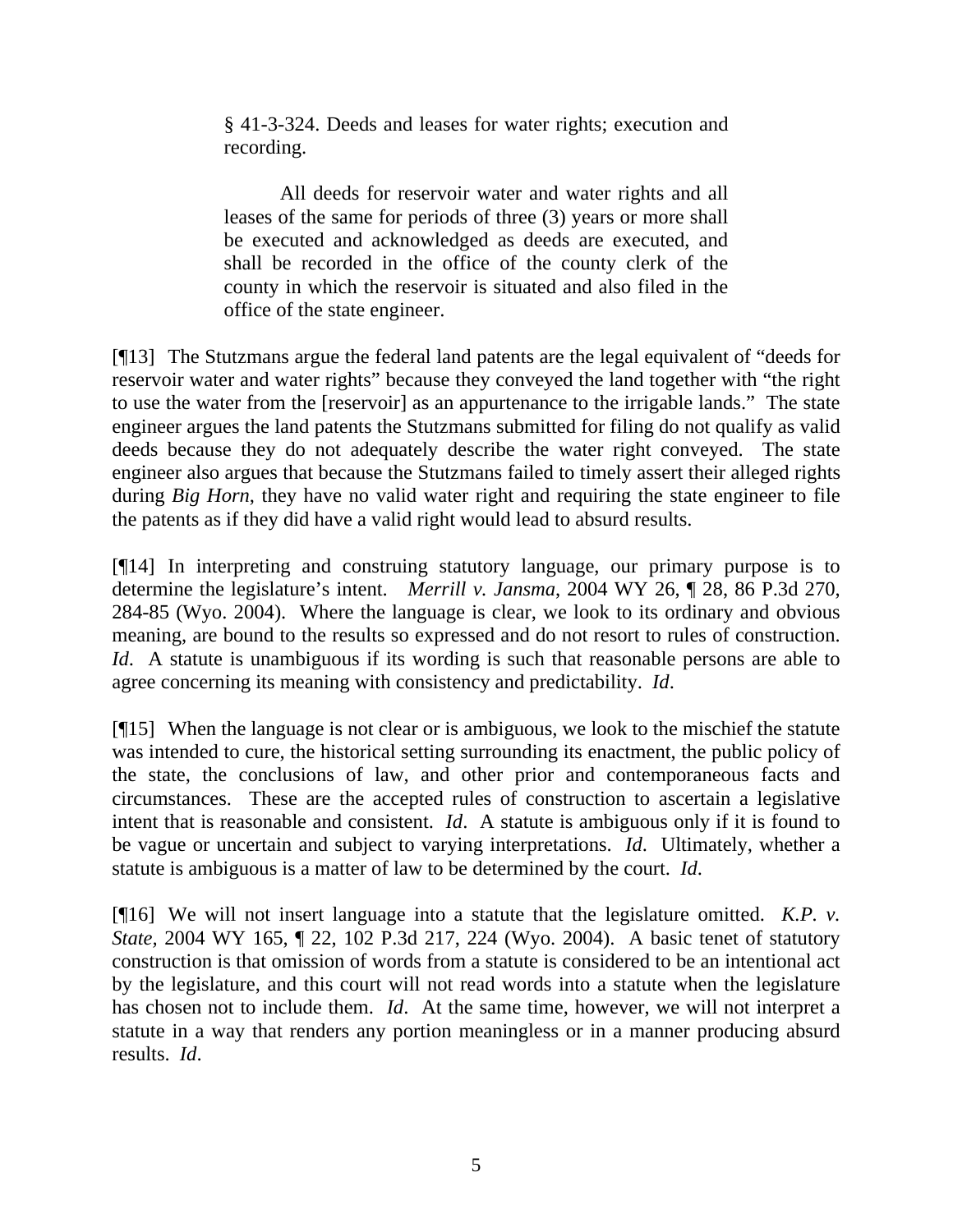[¶17] Wyo. Stat. Ann. § 41-3-324 clearly and unambiguously provides that all deeds for reservoir water and water rights *shall* be filed in the office of the state engineer. Where the legislature uses the word "shall," this Court accepts the provision as mandatory and has no right to make the law contrary to what the legislature prescribed. *Merrill*, 2004 WY 26,  $\P$  42, 86 P.3d at 288. Pursuant to the clear language of Wyo. Stat. Ann. § 41-3-324, therefore, "deeds for reservoir water and water rights" must be filed in the state engineer's office. The provision expressly does not make filing discretionary. Assuming the federal land patents constitute "deeds for reservoir water and water rights" within the meaning of Wyo. Stat. Ann. § 41-3-324, the provision would seem to require the Stutzmans to file them with the state engineer.

[¶18] The phrase "deeds for reservoir water and water rights" is not expressly defined in the Wyoming Statutes. However, giving the words their plain and ordinary meaning, federal land patents conveying land together with "the right to use the water from the [reservoir] as an appurtenance to the irrigable lands," would seem to fall within the meaning of the phrase. A deed is "a written instrument, signed and delivered, by which one person conveys land, tenements, or hereditaments to another." Black's Law Dictionary 414 ( $6<sup>th</sup>$  ed.). The federal land patents are written instruments by which the federal government conveyed land to the Stutzmans' predecessors in interest together with the right to use water from the reservoir. We hold they fall within the meaning of Wyo. Stat. Ann. § 41-3-324 and are, therefore, subject to the filing requirement.

[¶19] The state engineer argues, however, this is not a correct result because it would require his office to treat the patents as though they conveyed valid rights to reservoir water when in fact they do not under Wyoming law because the Stutzmans failed to timely assert their claim during the Big Horn River Adjudication. The state engineer asserts a determination by this Court that Wyo. Stat. Ann. § 41-3-324 required these patents to be filed in his office would lead to an absurd result, an outcome this Court has expressly rejected in cases requiring a determination of legislative intent. We agree. Given our holding in *Big Horn* that the Stutzmans were time barred from asserting any claim to state water rights they may have had under the federal land patents, it would be absurd for this Court to require the state engineer to file the patents.

[¶20] In two prior cases, this Court considered the purpose of the filing requirement contained in Wyo. Stat. Ann. § 41-3-324. In *Sturgeon v. Brooks*, 281 P.2d 675, 681 (Wyo. [1](#page-7-0)955), we considered Wyo. Stat. Ann.  $\S$  41-3-3[2](#page-7-1)4<sup>1</sup> together with  $\S$  41-3-322,<sup>2</sup> and concluded the provisions were enacted for the benefit of the water commissioner so that he would know the parties to whom reservoir water was to be distributed. A few years later, in *Condict v. Ryan*, 335 P.2d 792, 793 (Wyo. 1959), we said the purpose of the

<span id="page-7-0"></span> $<sup>1</sup>$  At the time *Sturgeon* was decided, the statute was codified as 71-615, W.C.S. 1945.</sup>

<span id="page-7-1"></span><sup>&</sup>lt;sup>2</sup> The statute was then codified as 71-614, W.C.S. 1945. It provides that reservoir owners shall annually deliver to the water commissioner a list of the parties who are entitled to water from a reservoir.